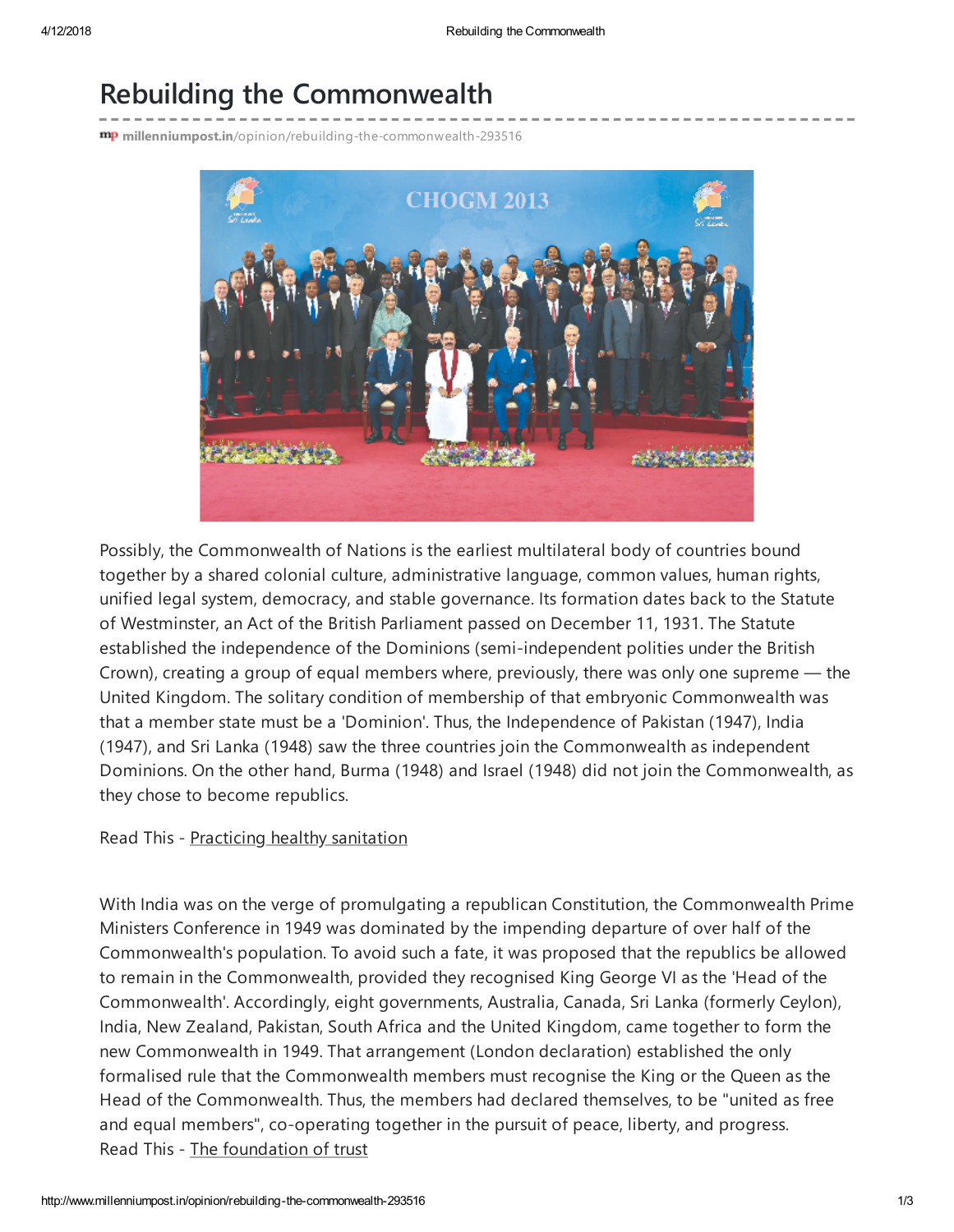Almost seven decades later, the Commonwealth membership has grown to fifty-three countries. It operates through the intergovernmental consensus of the member states, organised by the Commonwealth, the Secretariat and the non-governmental organisation—the Commonwealth Foundation.

The demographic and economic fact sheet of the Commonwealth nations is very impressive. The combined population of the Commonwealth nations is 2.4 billion, (which is nearly one-third of the global population) of which more than 60 per cent of the populace is aged 29 years or under. The Commonwealth is spread across the globe and includes both advanced economies and developing countries. It encompasses Africa (19 countries), Asia (seven countries), the Caribbean and Americas (13 countries), Europe (three countries), and the Pacific (11 countries). The Commonwealth's strength lies in its shared values and diversity. Thirty-one members are small states, usually with a population of well fewer than 1.5 million, and 24 members are small island developing states. The Pacific nation of Nauru is the smallest Commonwealth member country with a population of about 10,000. The most populous member country is India with over 1.2 billion people.

The economic data of this dynamic grouping is equally impressive. The combined gross domestic product of the Commonwealth countries was estimated at US\$10.4 trillion in 2017 and is, additionally, predicted to reach US\$13 trillion by 2020. The bilateral costs for trading partners in the Commonwealth countries are on an average 19 per cent less than those in non-member countries. And 10 of the top 20 global emerging cities are in the Commonwealth: New Delhi, Mumbai, Nairobi, Kuala Lumpur, Bangalore, Johannesburg, Kolkata, Cape Town, Chennai and Dhaka (of these, five are Indian cities).

Surprisingly, all these commonalities have not culminated to result in any formal economic agreement among the member states of the Commonwealth. The activities have remained confined, predominantly, to cultural pursuits, academic engagements, and sporting activities.

India enjoys a significant position in the Commonwealth because of its population (almost half of the total Commonwealth population) and a vast economy (its GDP is nearly one -third of the total Commonwealth GDP). Moreover, being a strategically important nation in Southeast Asia, India can act as the most crucial nation connecting the Caribbean and African states on one side and the Pacific nations on the other. Moreover, after Britain's exit from the EU in 2019, she may find Commonwealth as an established platform to boost her battered economy.

Indian policymakers are in a total state of confusion over how to react to China's OBOR (One Belt One Road) and Sea Silk Route initiatives. Apprehending Chinese dominance, the government of India has stopped financing the Institute of Chinese Studies, New Delhi. Alternative trade blocs like the Regional Comprehensive Economic Partnership (RCEP) –a proposed free trade agreement (FTA) between the ten member states of the Association of Southeast Asian Nations (ASEAN: Brunei, Cambodia, Indonesia, Laos, Malaysia, Myanmar, the Philippines, Singapore, Thailand, Vietnam) and the six states with which the ASEAN has existing free trade agreements (Australia, China, India, Japan, South Korea and New Zealand), the Asia Africa Growth Corridor (AAGC) and